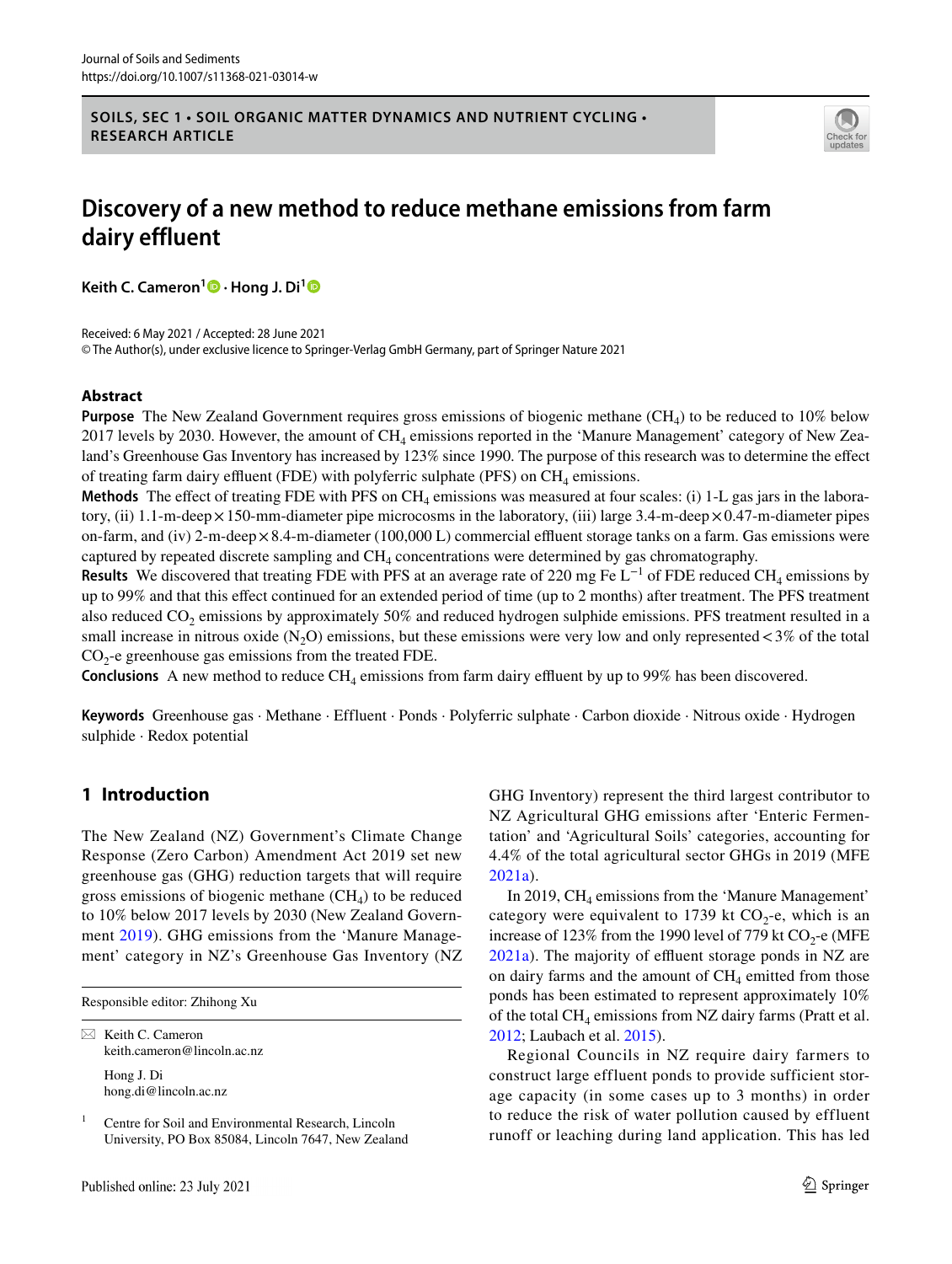to an increase in the proportion of NZ dairy farms using effluent storage ponds for manure management from approximately 5% in 1990 to approximately 81% in 2017 (MPI [2017](#page-12-2)). Over 9700 NZ dairy farms now have effluent ponds, and the average pond volume is  $1745 \text{ m}^3$  and average storage capacity is approximately 86 days (MPI [2014](#page-12-3)). The NZ GHG Inventory calculations now assume that 8.5% of manure from lactating cows is deposited in the yard and stored in effluent ponds, which is an increase from 6% prior to 2015 (MPI [2019\)](#page-12-4). Storage of dairy effluent in large ponds is not unique to NZ, but is widespread around the globe wherever dairy farming is a major farming activity (Owen and Silver [2015](#page-12-5)).

Methane is produced during effluent storage because of the anaerobic conditions that are present in effluent ponds. Under these anaerobic conditions a diverse population of microorganisms break down the complex organic matter in effluent through the sequential processes of (i) hydrolysis—conversion of proteins and carbohydrates into amino acids, fatty acids, and sugars; (ii) acidogenesis conversion of amino acids and fatty acids into volatile fatty acids; (iii) acetogenesis—conversion of fatty acids into acetic acid, hydrogen  $(H<sub>2</sub>)$ , and carbon dioxide  $(CO<sub>2</sub>)$ ; and finally, (iv) methanogenesis—conversion of acetic acid,  $H_2$ , and  $CO_2$  into  $CH_4$  (Paulo et al. [2015\)](#page-12-6).

The daily capture and storage of farm dairy effluent (FDE) in effluent ponds creates an opportunity to treat the FDE to reduce the amount of  $CH<sub>4</sub>$  emitted into the atmosphere.

A new system for treating FDE (ClearTech®) has recently been developed using polyferric sulphate (PFS) to flocculate fine colloidal material in the effluent (e.g. soil, dung, organic matter) producing clarified water (CW) for recycling as yard wash water and treated effluent (TE) for irrigation onto farm land (Cameron and Di [2019](#page-11-2)). Polyferric sulphate is a polymerised form of ferric sulphate (FS) and is used to treat drinking water in many countries (Hendrich et al. [2001](#page-11-3)). Ferric sulphate is approved by the US Food and Drug Administration (FDA) as a 'food additive' and is affirmed as 'generally recognised as safe' (GRAS) for human consumption (FDA [2017](#page-11-4)). Iron is an essential dietary element and iron sulphate is used to increase the iron content of, and add flavour to, food (FDA [2017\)](#page-11-4). A detailed description of the ClearTech® technology has been given by Cameron and Di [\(2019\)](#page-11-2), and the environmental benefits of applying the treated effluent and clarified water onto farm land have been reported by Chen et al. [\(2019](#page-11-5)), Wang et al. ([2019](#page-12-7)), and Chisholm et al. ([2020\)](#page-11-6).

The objective of the research reported in this paper was to determine the effect of treating FDE with PFS on  $CH<sub>4</sub>$ emissions, through a series of experiments of increasing scale.

### **2 Methods**

### **2.1 Gas jar experiment—rates of PFS and methane emissions**

The objective of the gas jar experiment was to (i) measure the effect of PFS treatment on  $CH<sub>4</sub>$  emissions from FDE and (ii) determine the relationship between rate of PFS treatment and  $CH<sub>4</sub>$  emissions.

The PFS was purchased from New China Chemicals Ltd. (Tianjin, China) and contained  $20.1 \pm 0.2\%$  iron and  $17.9 \pm 0.1\%$  sulphur (full details of the chemical composition are given in Cameron and Di [\(2019](#page-11-2))). The FDE used in the experiments typically contained dung, urine, milk, soil, partially digested plant material, water, and cleaning chemicals (sodium hydroxide and sulphuric acid). The amount of PFS required to treat the FDE largely depended on the amount of solids contained in the FDE, as described by Cameron and Di [\(2019](#page-11-2)).

The experiment was conducted using 1.5 L glass jars which were flled with 1 L of FDE collected from the Lincoln University Dairy Farm, about 20 km south of Christchurch in Canterbury, NZ (43°38′S, 172°26′E). Lincoln University Dairy Farm comprises 160 ha of irrigated pasture with a seasonal supply milking herd of 555 Kiwi-cross cows (3.5 cows ha<sup>-1</sup>) which are fed on grass/ clover pasture only. There were 11 rates of PFS treatment, applied in 25-mg Fe  $L^{-1}$  increments, ranging from 0 up to 250 mg Fe  $L^{-1}$ . There were four replicates of each treatment set out in a randomised block design in the laboratory and the experiment was conducted at 20 °C.

Each glass jar had a detachable screw cap with a rubber septum that allowed gas samples to be collected from the headspace above the effluent using a standard procedure for gas sampling (Di et al. [2007](#page-11-7)). The procedure involved attaching the screw cap to each jar and using a syringe to collect three gas samples through the septum at 30 min intervals between each sampling (i.e. at time  $= 0$  min,  $time = 30$  min, and time  $= 60$  min). The screw caps were then removed until the next gas sampling. Measurements were conducted over an 8-day period following a single treatment.

The concentration of  $CH<sub>4</sub>$  gas in each sample was determined using a gas chromatograph (GC) (Model 8610C, SRI Instruments, CA, USA) with an automated Gilson GX-271 auto sampler (Gilson Inc., MI, USA) coupled to a fame ionised detector (FID). The GC used three HayeSep D packed pre-columns and two HayeSep D analytical columns. The carrier gases were  $H_2$  and air, and the detector temperature setting was 370 °C.

Hourly GHG emissions were calculated based on the rate of increase in GHG concentration in the chamber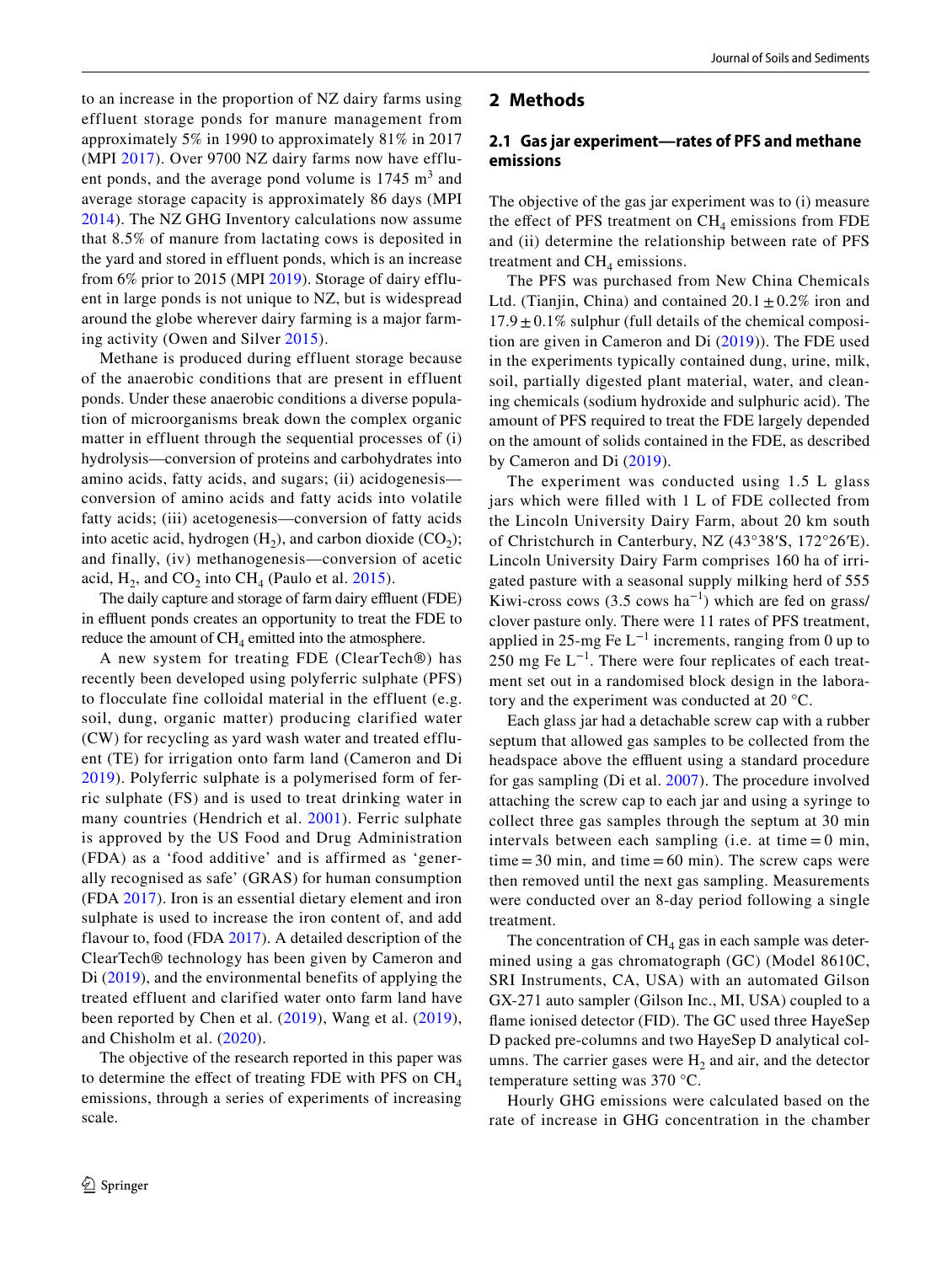(from 0 to 60 min) corrected for temperature and the ratio of surface area to chamber volume (Selbie et al. [2014](#page-12-8)). Gas fuxes were calculated using the slope of headspace gas concentration change from the three samples collected on each sampling occasion (Hutchinson and Mosier [1981](#page-11-8)). Daily emissions were calculated using those hourly fuxes, assuming that the fuxes measured represented the average hourly fux of that day. Cumulative emissions were calculated by integrating the measured daily fuxes for the whole experimental measurement period. Methane emission data are expressed in  $CO<sub>2</sub>$  equivalents  $(CO<sub>2</sub>-e)$ which were calculated using the standard global warming potential (GWP) factor of 25 to convert the amount of  $CH<sub>4</sub>$ emitted into  $CO<sub>2</sub>$  equivalents (MPI [2019](#page-12-4)).

# **2.2 Microcosm experiment #1—simulated effluent pond conditions**

The objective of the first effluent pond microcosm experiment was to determine the effect of adding PFS on  $CH<sub>4</sub>$ emissions from FDE under simulated effluent pond conditions. The microcosm study used PVC pipes (1100 mm high  $\times$  150 mm diameter; 19.4 L volume) with end caps at the base and detachable gas collection caps at the top of each column. Each microcosm represented the physical dimensions of a 1-m vertical column of effluent in a shallow FDE pond. There were two treatments: (i) untreated FDE and (ii) treated effluent (TE). Seven replicate microcosms for each treatment were set out in a randomised block design in the laboratory and the experiment was conducted at 20 °C. Farm dairy effluent was collected from the Lincoln University Dairy Farm each day (excluding weekends) and the optimum rate of PFS required to achieve focculation and clarifcation was determined daily using a standard laboratory 'jar test' method (ASTM D2035–13 [2013;](#page-11-9) Cameron and Di [2019](#page-11-2)). The average amount of PFS added to each batch of effluent was  $210 \pm 14$  mg Fe L<sup>-1</sup> of FDE. Five-hundred millilitres of FDE and TE was added to the replicate microcosms every workday for 4 weeks (i.e. excluding weekends) with the cumulative FDE volume equal to 10 L. The addition of each batch of effluent caused mixing within each microcosm and no mechanical mixing was employed. After 30 days, no more additions were made to the effluent columns; however, gas measurements continued for another 28 days.

Gas sampling was conducted once a day (during the working week) using a standard procedure for gas sampling (Di et al. [2007\)](#page-11-7). The gas caps were attached to each column and three gas samples were taken with 30 min intervals between each sampling (i.e. at time  $=0$  min, time  $=30$  min, and time  $=60$  min). The gas caps were then removed until the next gas sampling occasion. The concentration of  $CH<sub>4</sub>$ gas was analysed using gas chromatography (as described above).

Additional gas samples were collected after 1 h of cover and the concentration of hydrogen sulphide  $(H<sub>2</sub>S)$  was determined using an automated GC–MS (gas chromatograph mass spectrometry) (Wardencki [1998,](#page-12-9) [2000\)](#page-12-10) using a Shimadzu GC–MS-QP2010 equipped with a CTC Analytics Combi-Pal auto-sampler (AOC-5000) for automated gas injection (Shimadzu Scientifc Instruments (Oceania) Pty Ltd., NZ). The chromatography was performed using an Rtx-1 ms 30.0 m $\times$ 0.32 mm ID $\times$ 4 µm film thickness capillary column (Restek, USA). Helium was used as the carrier gas with the GC–MS set to a constant linear velocity of 48.0 cm s<sup>-1</sup>. The column oven was initially held at 35 °C for 5.5 min, rapidly heated to 200 °C at 80 °C min−1, and held for 2.44 min. Hydrogen sulphide was eluted at 1.32 min.

## **2.3 Microcosm experiment #2—rates of PFS and methane emissions**

The objective of the second microcosm study was to determine the effect of a range of rates of PFS treatment on  $CH<sub>4</sub>$ emissions from FDE in a simulated 1-m depth of pond effluent. The experiment was conducted using the same microcosm equipment and gas sampling procedures described above. Farm dairy effluent was collected from the Lincoln University Dairy Farm each day (excluding weekends) and the optimum rate of PFS required to achieve focculation and clarifcation was determined daily using a standard laboratory jar test method (ASTM D2035–13 [2013;](#page-11-9) Cameron and Di [2019](#page-11-2)). The average amount of PFS added to each batch of effluent was  $286 \pm 24$  mg Fe L<sup>-1</sup> of FDE. There were four treatments: (i) untreated FDE, (ii) effluent treated with PFS at the optimum rate to focculate and clarify the effluent (286 mg Fe  $L^{-1}$ ), (iii) effluent treated at half the optimum clarification rate (143 mg Fe  $L^{-1}$ ), and (iv) effluent treated at one quarter the optimum clarifcation rate (72 mg Fe  $L^{-1}$ ). There were three replicate columns per treatment set out in a randomised block design in the laboratory and the experiment was conducted at 20 °C. Two litres of each effluent treatment was added to the columns twice per week for 1 month. Gas samples were collected twice per week for 28 days and the concentration of  $CH<sub>4</sub>$  gas was determined using gas chromatography (as described above).

### **2.4 Macrocosm experiment #1—single treatment**

A macrocosm evaluation of the laboratory derived experimental results was conducted using large PVC pipes (3.4 m  $deep \times 0.47$  m diameter; 590 L volume) installed in an inground concrete tank adjacent to the milking parlour on the Lincoln University Dairy Farm. These large columns represented vertical macrocosms of effluent that would be present in a typical farm dairy effluent pond, with the advantage that replicated treatments could be compared. Each column had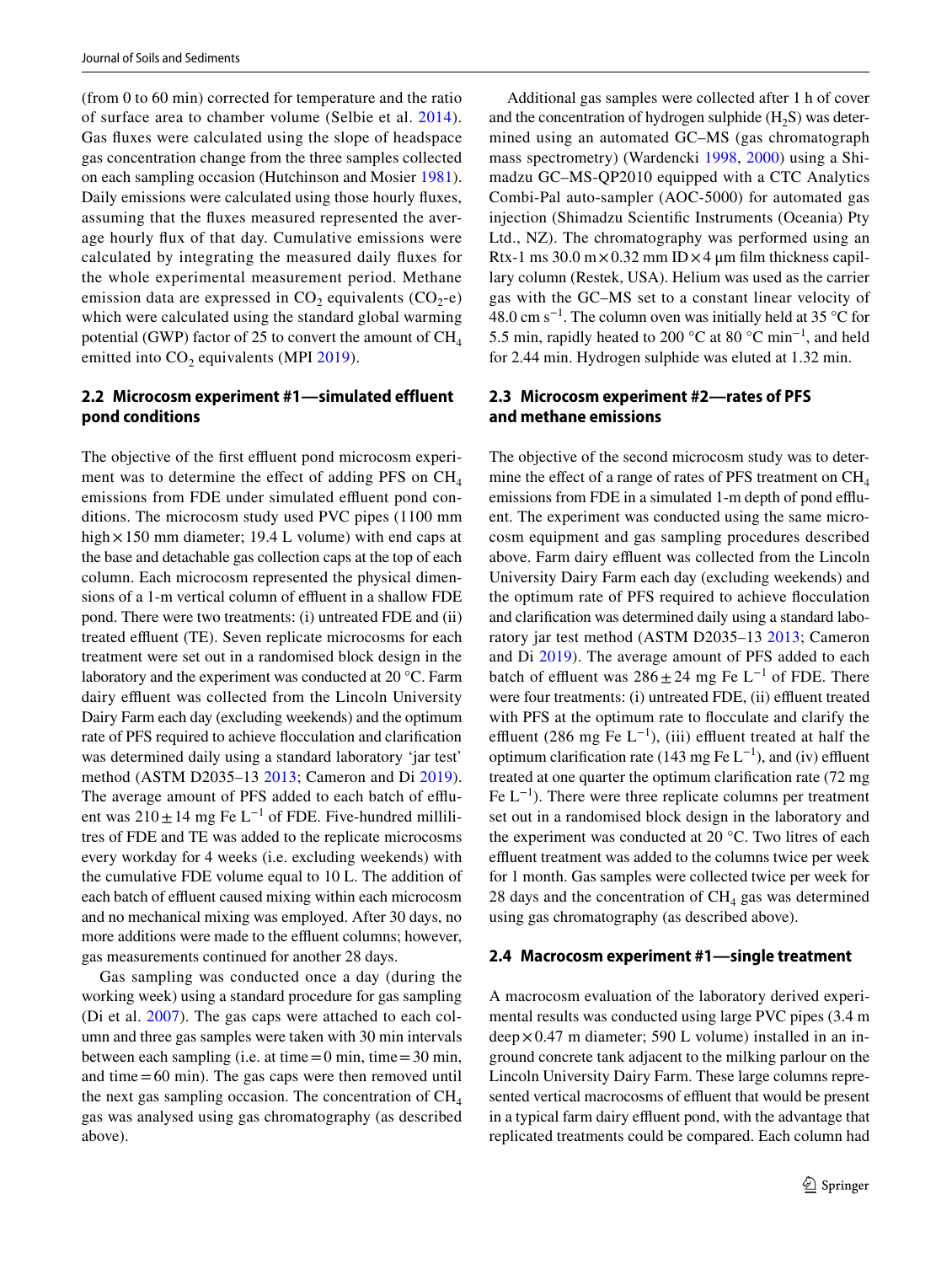an end cap glued onto the bottom and a water trough collar attached to the top. The gas capture equipment was identical to that used for gas capture in nitrous oxide measurement research (Di et al. [2007\)](#page-11-7) and involved placing an insulated gas capture chamber over the column with the edge of the chamber inserted into the water trough (thus giving an airtight gas seal). Each gas collection chamber had a small fan (120 mm diameter, 12 V, 1000 rpm; Jaycar Ltd.) which circulated the gas within the sealed head space of the column during gas sampling. The gas sampling and analysis procedures were the same as described above.

The objective of the experiment was to measure the effect of a single PFS treatment on  $CH<sub>4</sub>$  emissions from FDE. There were two treatments: (i) untreated FDE and (ii) FDE treated with PFS (TE). There were four replicates of each treatment set out in a randomised block design and the experiment was conducted at an average temperature of  $19.2 \pm 0.7$  °C. Five-hundred and sixty litres of farm dairy effluent was pumped from the FDE storage pond on Lincoln University Dairy Farm into each macrocosm column leaving a head space height of 10 cm. A sub-sample of the effluent was taken to determine the optimum rate of PFS required to achieve focculation and clarifcation using a standard laboratory jar test method (ASTM D2035–13 [2013;](#page-11-9) Cameron and Di [2019\)](#page-11-2). The amount of PFS added to the TE treatment was 200 mg Fe L−1 of FDE. The PFS treatment was mixed into the effluent for 2 min using a hand held electric drill ftted with a paddle stirrer.

### **2.5 Macrocosm experiment #2—multiple inputs**

The objective of the second feld macrocosm experiment was to determine the effect of adding PFS using the on-farm ClearTech® effluent treatment system (Cameron and Di  $2019$ ) on CH<sub>4</sub> emissions during, and after, sequential additions of effluent into the macrocosm columns (i.e. simulating standard practice on a farm where effluent is treated each day and pumped into the effluent storage pond). There were three treatments: (i) untreated FDE, (ii) TE, and (iii) a mixture of treated effluent and clarified water (Mix) that was collected immediately after the PFS was mixed into the effluent but before settling of the TE had occurred (as described below). There were four replicates of each treatment set out in a randomised block design and the experiment was conducted at an average temperature of  $17.3 \pm 3.7$  °C.

Using the same macrocosms as described above, 56 L of each effluent treatment was added to each replicated treatment column twice per week for 5 weeks until the columns were nearly full (560 L). Untreated FDE was pumped into the macrocosm columns at the same time that it was being pumped into the ClearTech® clarifcation tank (Cameron and Di [2019\)](#page-11-2). Once the ClearTech® clarification tank was full the PFS solution was added automatically by the ClearTech® computer-controlled pump at the optimal rate to achieve clarification of each batch of effluent (average rate used for the ten batches was  $300 \pm 14$  mg Fe L<sup>-1</sup>). After mixing for  $15$  min,  $56$  L of the mixture of treated effluent and clarifed water (Mix) was then pumped into each treatment replicate column. Once complete, the ClearTech® mixing tank was allowed to settle for 3 h to enable the focculated particles in the treated effluent to settle to the bottom of the tank (as described by Cameron and Di [2019](#page-11-2)); 56 L of TE was then pumped from the bottom of the tank into each replicated treatment column.

Gas sampling was conducted twice per week using the standard procedure for gas sampling and analysis as described earlier (Di et al. [2007](#page-11-7)). The gas sampling caps were then removed until the next gas sampling occasion and the concentration of  $CH<sub>4</sub>$  gas was determined using gas chromatography (as described earlier). The concentration of nitrous oxide  $(N_2O)$  and  $CO_2$  were determined using the same gas chromatograph (GC) fitted with an electron capture detector (ECD) as well as the fame ionised detector (FID).  $N_2O$  was measured by ECD, and  $CO_2$  was measured by FID ( $CO<sub>2</sub>$  was converted into  $CH<sub>4</sub>$  by a methaniser and then measured). Oxygen-free nitrogen and  $10\% \text{ CH}_4$  in argon were used as the carrier gas and ECD make-up gas, respectively.  $H_2$  and air were used for the FID flame. The detector temperature of the ECD was set at 310 °C and the FID set at 370 °C. Daily emissions were calculated using the hourly fux, assuming that it represented the average hourly fux of the day (Hutchinson and Mosier [1981](#page-11-8); Rochette [2011](#page-12-11)).

Redox potential values were measured at 3-m depth in each column using a Thermo  $pH$   $6 + pH/ORP$  meter (EUT01X245026W) with a double-junction, gel-flled ORP electrode plastic body  $12 \times 90$  mm with BNC connector 5-m cable (ECFC7960205B) supplied by Thermo Fisher Scientific NZ Limited.

#### **2.6 Farm‑scale experiments**

The objective of the farm-scale experiments was to measure the effect of PFS treatment of FDE on  $CH<sub>4</sub>$  emissions from effluent stored in typical effluent storage tanks used on a dairy farm. Two commercially available 100,000 L effluent storage tanks (KlipTanks®) were constructed on the Lincoln University Research Dairy Farm. One tank was used to store untreated FDE and the other tank used to store treated efuent (TE). A gas-tight PVC roof was installed over the top of each tank. Vents on each tank allowed the gas emissions to be captured and sampled when the vents were closed. During the time period between sampling events, the vents were left open to ensure that typical effluent tank storage conditions occurred.

Two farm-scale experiments were conducted in which the 100,000L storage tanks were flled by transferring fve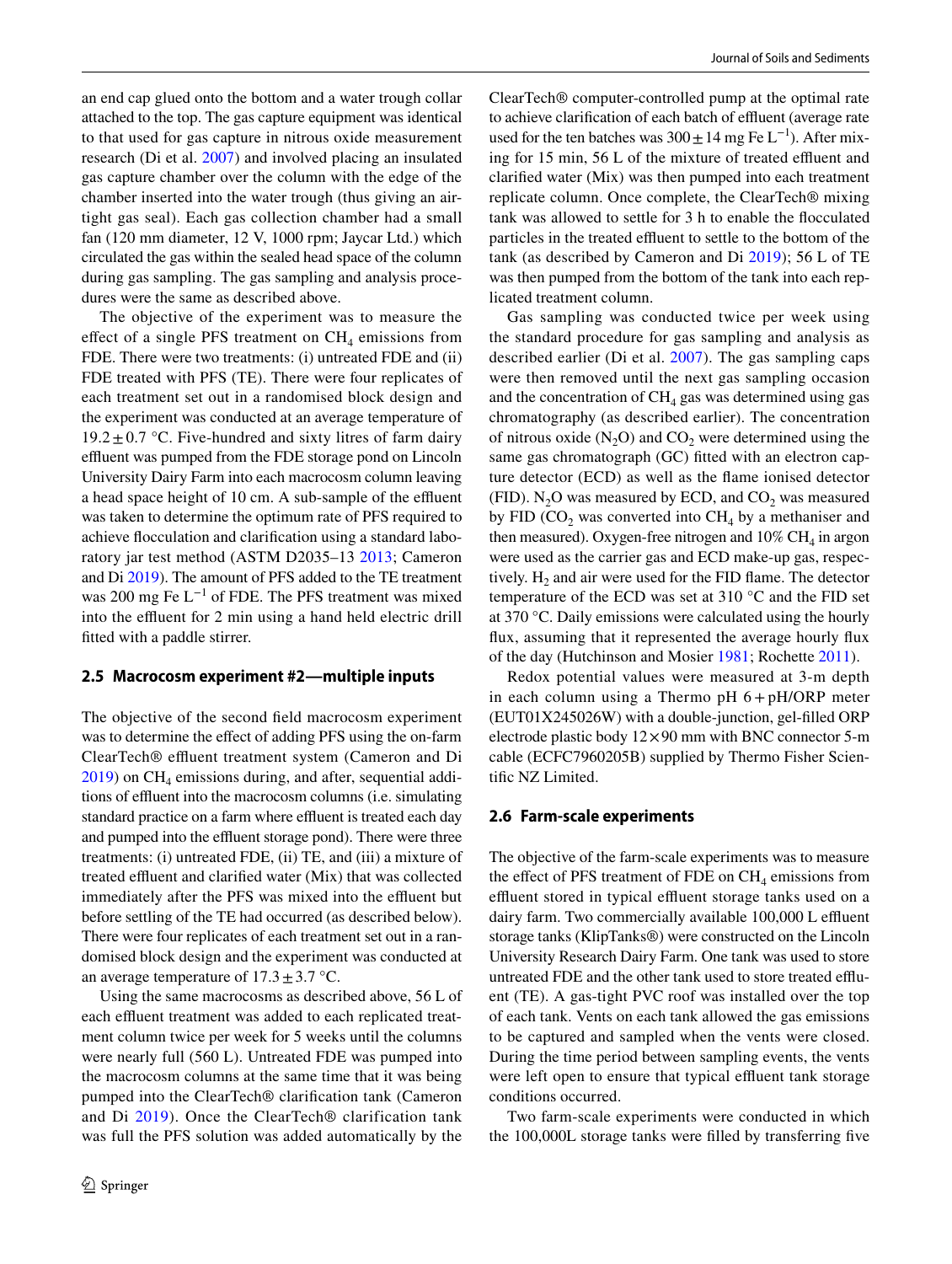batches of approximately 20,000 L of untreated FDE directly from the existing farm effluent sump into the 'untreated FDE tank' and by transferring fve batches of approximately  $20,000$  L of treated effluent into the TE tank (leaving an equivalent headspace height of 570 mm). The tanks were flled in sequential batches to ensure that, as far as possible, the effluent composition was similar between the untreated batch and the treated batch produced each day on the farm. The average PFS treatment rate used in the two farm-scale experiments was 150 mg Fe  $L^{-1}$  of FDE and the experiments were conducted at an average temperature of  $23.6 \pm 0.9$  °C.

Gas sampling was conducted twice per week by closing the vents on each tank allowing the gas emissions to be captured and sampled. Once the vents were closed, a fan driven air mixing system (200 mm diameter, 240 V, mixing rate of  $410 \text{ m}^3$  per hour; Alaskon Ltd.) was used to mix the air in the enclosed headspace before three gas samples were taken with 90-min intervals between each sampling (i.e. at  $time = 0$  min, time = 90 min, and time = 180 min). The vents were then left open until the next gas sampling occasion. The concentration of  $CH<sub>4</sub>$  gas was determined using gas chromatography (as described earlier).

## **2.7 Statistical analysis**

Mean values and standard errors of the means (SEM) for each measured parameter were calculated for each experiment using Microsoft Excel (Microsoft Corporation USA). Regression analysis was also conducted using Microsoft Excel. The statistical analysis to test for signifcant diferences between parameter values was conducted using twotailed Student's '*t*-tests' using Microsoft Excel and analysis of variance (ANOVA) using Genstat Version 12.2 (VSN

<span id="page-4-0"></span>

International Limited). Where necessary, the data were log transformed to ensure homogeneity of residual errors.

### **3 Results**

## **3.1 Lab gas jar experiment—rates of PFS and methane emissions**

The amount of  $CH_4$  emitted over the 8-day period was inversely related to the rate of PFS addition  $(R^2 = 0.973***)$ (Fig. [1\)](#page-4-0). There was a 98% reduction in the amount of  $CH<sub>4</sub>$ emitted at the highest rate of PFS treatment (250 mg Fe  $L^{-1}$ ) and a 30% reduction at the lowest rate of treatment (25 mg Fe  $L^{-1}$ ). The relationship between PFS rate and CH<sub>4</sub> emission shows that a large reduction was achieved at relatively low rates of PFS treatment; for example there was an 85% reduction when only half the optimum rate for coagulation and clarification was added (125 mg Fe  $L^{-1}$ ).

#### **3.2 Microcosm experiment #1**

Treating FDE with a PFS solution (i) significantly  $(P<0.001)$  reduced the average rate of CH<sub>4</sub> emission from treated effluent (TE) compared to untreated FDE (Fig. [2](#page-5-0)) and (ii) significantly ( $P < 0.001$ ) reduced the total amount of  $CH<sub>4</sub>$ emitted over a 58-day period by 90%, compared to untreated farm dairy effluent (Table [1](#page-5-1)).

The reduction in  $CH<sub>4</sub>$  emission rate continued for 28 days after the last input of PFS (day 30).

Treatment of FDE with PFS also significantly  $(P < 0.001)$ reduced the concentration of hydrogen sulphide emitted from TE, compared to untreated FDE (Fig. [3](#page-6-0)).

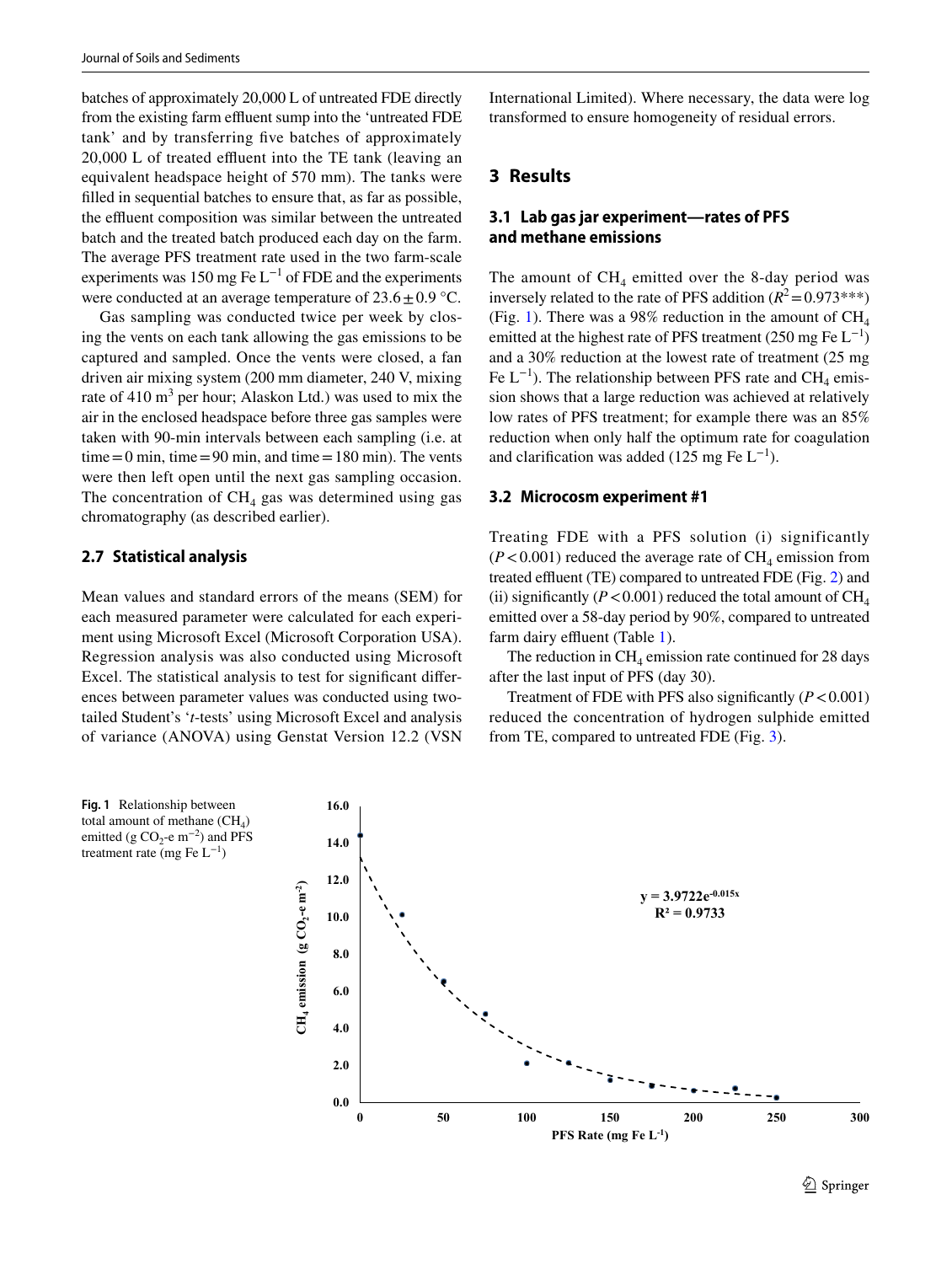<span id="page-5-0"></span>**Fig. 2** Methane  $(CH_4)$  emission flux (mg CO<sub>2</sub>-e m<sup>-2</sup> h<sup>-1</sup>) from untreated farm dairy effluent (FDE) and PFS-treated effluent (TE). Fresh FDE and TE were added to the columns daily for 30 days and measurements continued for a further 28 days after inputs stopped. Error bars are  $\pm$  SEM



# **3.3 Microcosm experiment #2—rates of PFS and methane emissions**

Treating FDE with a PFS solution significantly  $(P < 0.001)$  reduced the average rate of CH<sub>4</sub> emission from all the TE treatments compared to the untreated FDE (Fig. [4](#page-6-1)).

Treating FDE with a PFS solution significantly  $(P<0.001)$  reduced the total amount of  $CH<sub>4</sub>$  emitted over the 28-day period by 95% at the optimal clarification rate (286 mg Fe  $L^{-1}$ ), by 96% at half the clarification rate (143 mg Fe  $L^{-1}$ ), and by 72% at quarter the clarification rate (72 mg Fe  $L^{-1}$ ), compared to untreated FDE (Table [1](#page-5-1)).

# **3.4 Macrocosm experiment #1—single input**

The frst feld macrocosm experiment confrmed that a single PFS treatment of FDE (collected from an effluent storage pond) significantly  $(P < 0.01)$  reduced the average rate of  $CH_4$  emission from the TE (Fig. [5\)](#page-7-0).

Treating farm dairy effluent with a single input of PFS significantly ( $P < 0.01$ ) reduced the total amount of CH<sub>4</sub> emitted over the 62-day period by approximately 92%, compared to untreated FDE (Table [1](#page-5-1)).

### **3.5 Macrocosm experiment #2—multiple inputs**

The second feld macrocosm experiment confrmed that treating farm dairy effluent with PFS solution using

### <span id="page-5-1"></span>**Table 1** Summary of experimental results and statistical analyses

| Experiment name | Treatment details | Rate of PFS<br>$(mg \text{Fe L}^{-1})$ | Length of<br>experiment<br>$\text{(day)}$ | Total amount of methane emitted over<br>experimental period (g CO <sub>2</sub> -e m <sup>-2</sup> ) |                   |                   | Reduction in amount $P$ level<br>of methane emitted<br>$(\%)$ |            |           |
|-----------------|-------------------|----------------------------------------|-------------------------------------------|-----------------------------------------------------------------------------------------------------|-------------------|-------------------|---------------------------------------------------------------|------------|-----------|
|                 |                   |                                        |                                           | <b>FDE</b>                                                                                          | TE                | <b>Mix</b>        | TE                                                            | <b>Mix</b> |           |
| Microcosm#1     | Multiple inputs   | 210                                    | 58                                        | 123.2a                                                                                              | 12.9 <sub>b</sub> | na                | 90                                                            | na         | P < 0.001 |
| Microcosm#2     | - Rate 1          | 286                                    | 28                                        | 20.3a                                                                                               | 1.1 <sub>b</sub>  | na                | 95                                                            | na         | P < 0.001 |
|                 | - Rate 2          | 143                                    | 28                                        | 20.3a                                                                                               | 0.8 <sub>b</sub>  | na                | 96                                                            | na         | P < 0.001 |
|                 | $-$ Rate 3        | 72                                     | 28                                        | 20.3a                                                                                               | 5.6 <sub>b</sub>  | na                | 72                                                            | na         | P < 0.001 |
| Macrocosm#1     | Single input      | <b>200</b>                             | 62                                        | 101.5a                                                                                              | 8.1 b             | na                | 92                                                            | na         | P < 0.01  |
| Macrocosm#2     | Multiple inputs   | 300                                    | 56                                        | 336.9 a                                                                                             | 7.8 b             | 10.3 <sub>b</sub> | 98                                                            | 97         | P < 0.001 |
| Farm tanks      | Multiple inputs   | 150                                    | 42                                        | 1051.4 a                                                                                            | na                | 2.4 <sub>b</sub>  | na                                                            | 99         | P < 0.01  |

*FDE* farm dairy effluent, *TE* treated effluent, *Mix* mix of treated effluent and clarified water produced by the ClearTech system, *na* data not available. Numbers followed by diferent letters in each row indicate a statistically signifcant diference at the *P* level shown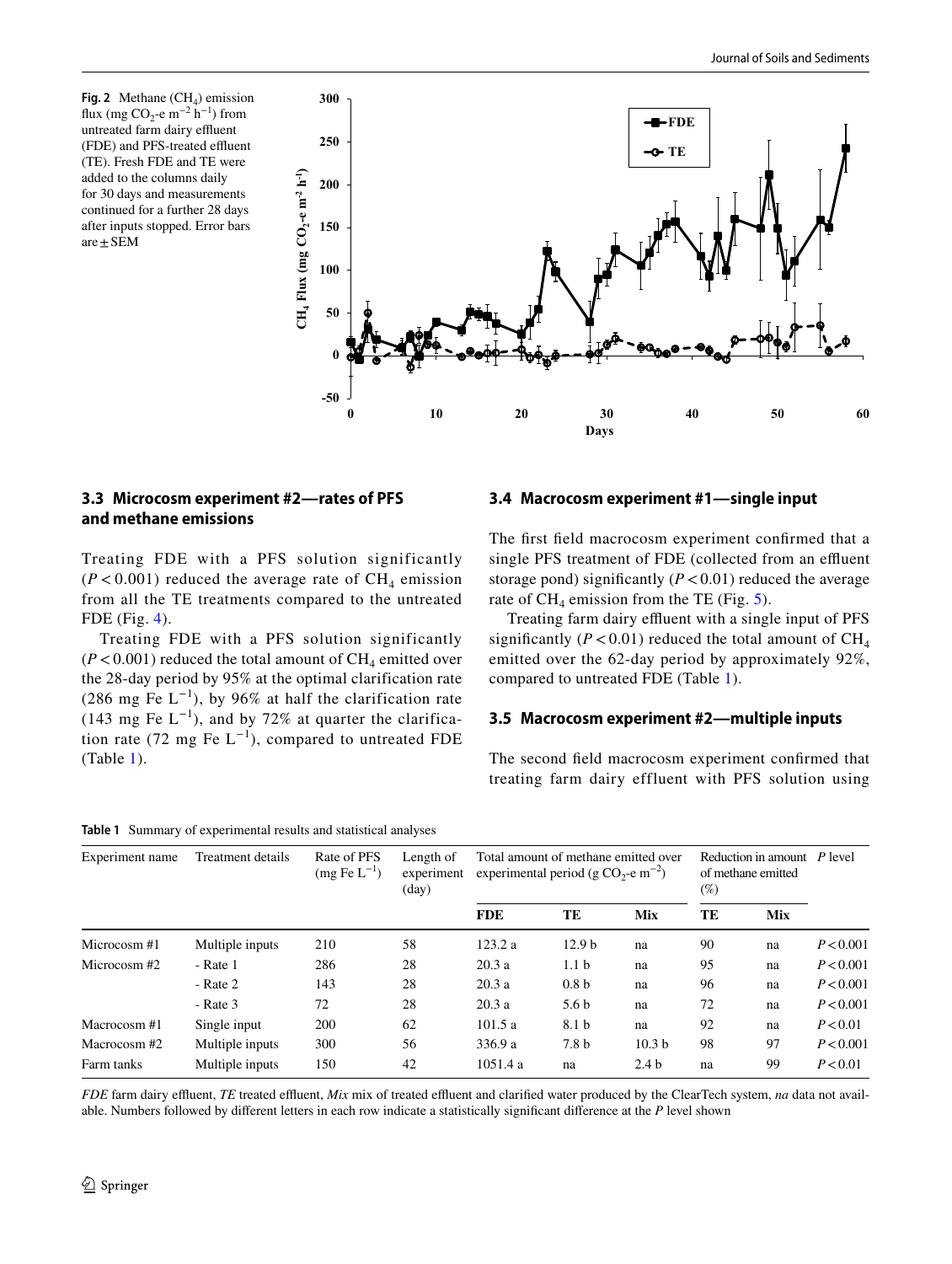<span id="page-6-0"></span>**Fig. 3** Concentration of hydrogen sulphide emissions  $(mg L^{-1})$  from untreated farm dairy effluent (FDE) and PFStreated effluent (TE). Error bars  $are \pm SEM$ 



a sequence batch reactor (ClearTech®) significantly  $(P<0.001)$  reduced the average rate of CH<sub>4</sub> emission from TE and a mix of treated effluent and clarified water (Mix), compared with untreated FDE (Fig. [6](#page-7-1)). In this experiment the PFS was mixed into freshly collected FDE using the ClearTech® treatment plant. Treatment occurred over the first 28 days only and the measurements showed that  $CH<sub>4</sub>$ emission mitigation continued for a further 28 days after ceasing PFS treatment (Fig. [6\)](#page-7-1).

Treating farm dairy effluent with PFS (TE and Mix) significantly ( $P < 0.001$ ) reduced the total amount of CH<sub>4</sub> emitted over a 56-day period by approximately 98% for the TE treatment and by 97% for the Mix treatment, compared to untreated FDE (Table [1](#page-5-1)).

Treating FDE with PFS significantly  $(P < 0.001)$  reduced the total amount of carbon dioxide emitted over the 56-day period from both the TE (329 g m<sup>-2</sup>) and Mix (402 g m<sup>-2</sup>), compared to untreated FDE (681 g m<sup>-2</sup>). The PFS treatment reduced the  $CO_2$  emissions by 52% from the TE and by 41% from the Mix.

Although the amounts of  $N_2O$  emitted from the TE (15.7 g CO<sub>2</sub>-e m<sup>-2</sup>) and Mix (9.5 g CO<sub>2</sub>-e m<sup>-2</sup>) treatments were greater  $(P < 0.001)$  than that from the FDE (2.8 g CO<sub>2</sub>-e m<sup>-2</sup>), the amounts emitted were very low and represented

<span id="page-6-1"></span>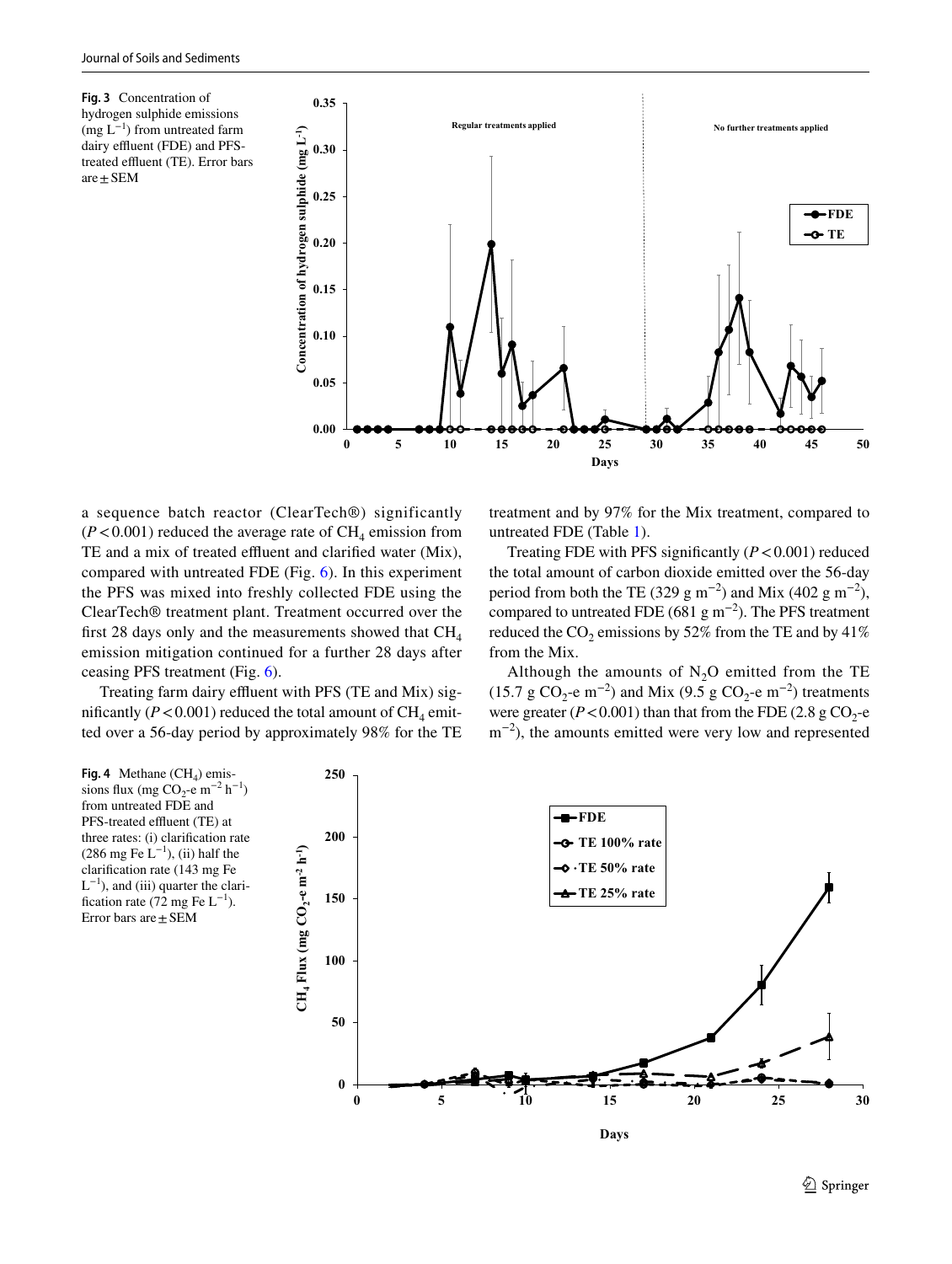<span id="page-7-0"></span>**Fig.** 5 Methane  $(CH_4)$  emissions flux (mg CO<sub>2</sub>-e m<sup>-2</sup> h<sup>-1</sup>) from untreated farm dairy effluent (FDE) and PFS-treated effluent (TE) following a single input and mixing of PFS on day 0. Error bars are  $\pm$  SEM



less than 3% of the amount of  $CH_4$  and  $CO_2$  emitted from the treated FDE over the same period.

Redox potential  $(E_h)$  values in the untreated FDE macrocosms were significantly  $(P < 0.001)$  below those in the TE and Mix macrocosms for the majority of the trial period (up to day 35) (Fig. [7\)](#page-8-0). The initial  $E<sub>h</sub>$  value of the FDE was below −220 mV, whilst the initial redox values in the TE and Mix macrocosms were above zero. The redox values in the Mix remained above −150 mV for the full period of the experiment, whilst the values in the FDE dropped below −244 mV from day 25 onwards. The redox potential in the TE macrocosms dropped to below −244 mV after day 36 and remained below this value for the remainder of the experiment.

### **3.6 Farm‑scale experiments**

The results of farm-scale measurements show that PFS was highly effective in reducing the  $CH<sub>4</sub>$  emission flux from TE throughout the full measurement period of 42 days compared to untreated FDE transferred to, and stored in, the large 100,000 L effluent tanks on a dairy farm (Fig.  $8$ ).

The results of the farm-scale experiments also show that PFS significantly  $(P < 0.01)$  reduced the total amount of  $CH<sub>4</sub>$ 

<span id="page-7-1"></span>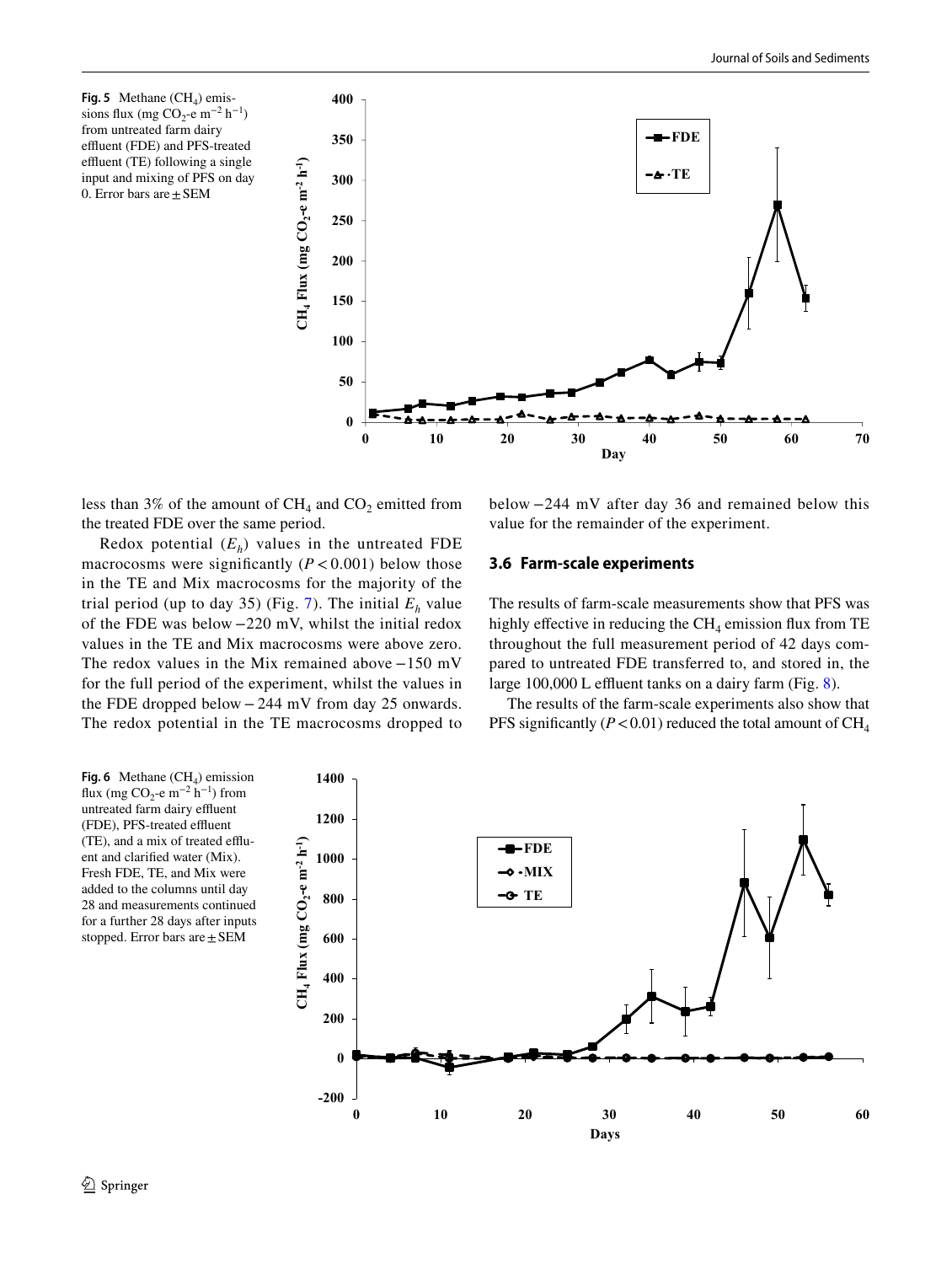<span id="page-8-0"></span>**Fig. 7** Redox potential  $(E_h)$  values measured in the untreated farm dairy effluent (FDE) and PFS-treated effluent (TE) and a mix of treated effluent and clarifed water (Mix) over a 50-day period. Error bars are±SEM



emitted from TE compared to untreated FDE transferred to, and stored in, the large 100,000-L effluent storage tanks on a dairy farm (Table [1\)](#page-5-1). The PFS treatment reduced the total amount of  $CH<sub>4</sub>$  emitted from the effluent by an average of 99% (Table [1\)](#page-5-1).

### **4 Discussion**

#### **4.1 Methane emission mitigation—amounts**

The results show that treating FDE with PFS solution can significantly reduce  $CH<sub>4</sub>$  emissions by a substantial amount (up to 99%).

Laboratory data showed that the amount of  $CH<sub>4</sub>$  emitted was strongly related to the rate of PFS used to treat the FDE  $(R^2 = 0.973***)$ . There was an inverse curvilinear relationship ( $y = 3.9722e^{-0.015x}$ ) between the amount of  $CH<sub>4</sub>$  emitted (*y*) and the rate of PFS added (*x*) showing that significant mitigation (e.g.  $> 85\%$ ) can be achieved at PFS rates 50% below the optimum rate required to achieve coagulation/clarifcation of FDE (Fig. [1\)](#page-4-0). This relationship was confrmed in the microcosm experiment where there was a 96% reduction in  $CH_4$  emissions at a PFS rate 50% below the optimum rate required for clarifcation. The microcosm and macrocosm data also showed that the  $CH<sub>4</sub>$ mitigation efect of PFS was consistent and that it continued for a considerable period of time (up to 2 months) after the PFS treatment had ceased.

The results of the farm-scale measurements, using large 100,000-L effluent storage tanks on a dairy farm, show that treating FDE with PFS significantly  $(P < 0.01)$  reduced the total amount of  $CH_4$  emitted by an average of 99% and that this reduction occurred over the full measurement period of 42 days. This demonstrates that the mitigation process is highly effective at farm-scale and that  $CH<sub>4</sub>$  emissions do not simply start immediately after treatment has ceased. This treatment longevity is of considerable practical importance because it means that the PFS can be used reliably on farms, with minimal risk of  $CH<sub>4</sub>$  emissions occurring during adverse events (e.g. equipment breakdowns), or when TE is stored in a pond without treatment for up to 42 days (or possibly longer, further research is underway to determine this).

Treating FDE with PFS also reduced the total amount of  $CO<sub>2</sub>$  emitted by 52% from the treated effluent compared to untreated FDE. The amount of  $N_2O$  emitted in the experiments represented less than 3% of the amount of  $CH_4$  plus  $CO<sub>2</sub>$  emitted, which is in agreement with a review by Laubach et al.  $(2015)$  $(2015)$  $(2015)$  who concluded that direct N<sub>2</sub>O emissions from FDE ponds are negligible.

The results also show that  $CH_4$  emissions from FDE can be reduced without increasing  $H_2S$  emissions. In fact, the experimental data show that the  $H_2S$  emissions are significantly reduced when FDE is treated with PFS. The reason for this reduction is that the ferrous iron  $(Fe^{2+})$  and the sulphide  $(S^{2-})$  produced in the treated effluent precipitate out as insoluble ferrous sulphide (FeS) (Firer et al. [2008\)](#page-11-10):

$$
\text{Fe}^{2+} + \text{S}^{2-} \rightarrow \text{FeS}_{(s)}\tag{1}
$$

#### **4.2 Methane emission mitigation—mechanisms**

We hypothesise that the reduction in  $CH<sub>4</sub>$  emissions following treatment of FDE with PFS can be attributed to three main mechanisms: (i) increased microbial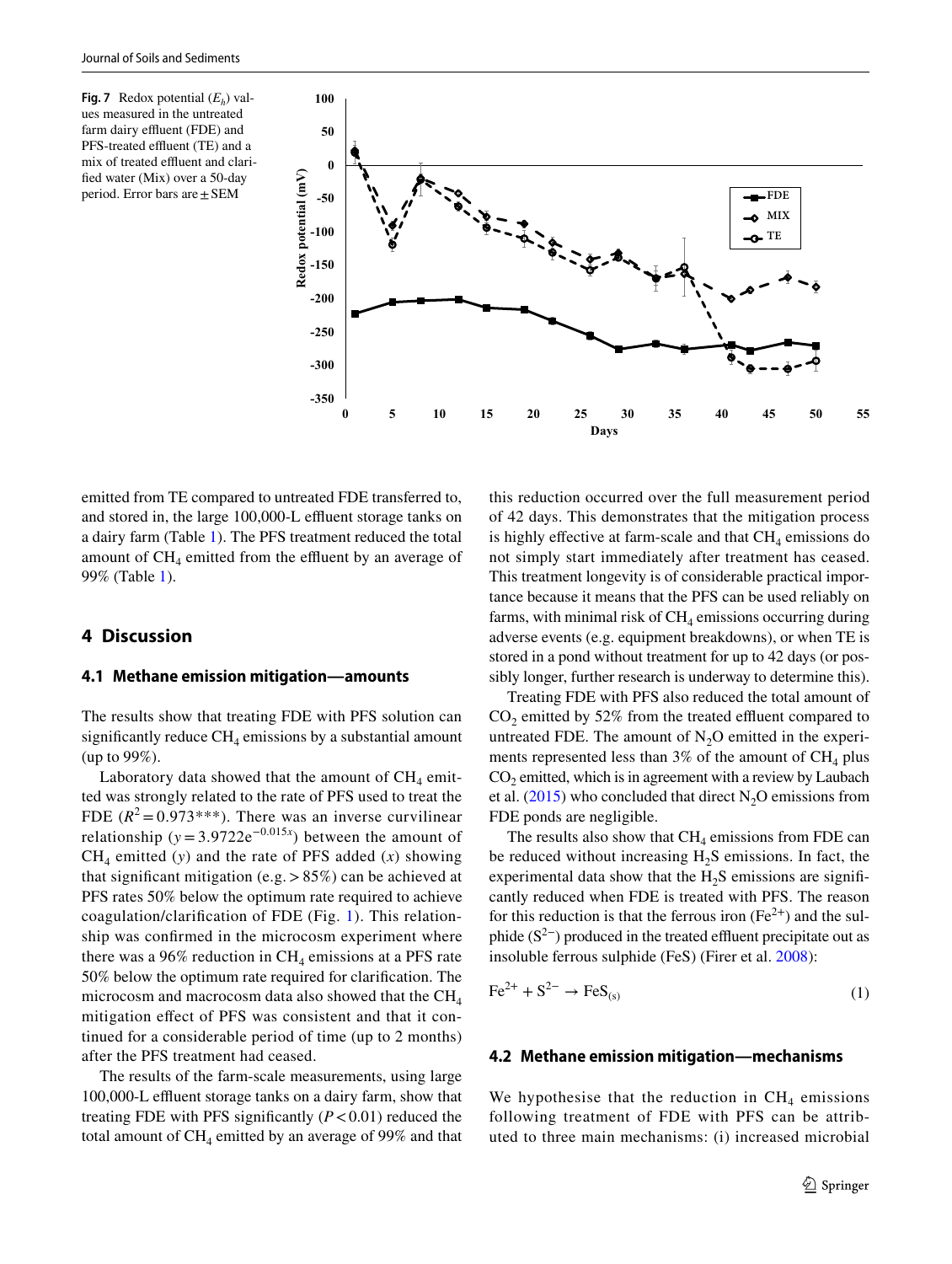**0 200 400 600 800 1000 1200 1400 1600 1800 2000 0 5 10 15 20 25 30 35 40 CH4 Flux ( mg CO2-e**   $CH_4$  **Flux** (mg  $CO_2$ -e m<sup>-2</sup> h<sup>-1</sup>) **Days Farm Trial #1**  $\rightarrow$  **Treated 1**  $\rightarrow$  **FDE 1 0 500 1000 1500 2000 2500 3000 3500 0 5 10 15 20 25 30 35 40 CH4 Flux ( mg CO2-e**   $CH_4$  **Flux** (mg  $CO_2$ -e m<sup>-2</sup> h<sup>-1</sup>) **Days Farm Trial #2**  $O$  **Treated 2**  $\rightarrow$  FDE 2

<span id="page-9-0"></span>**Fig. 8** Methane  $(CH<sub>4</sub>)$  emission flux (mg CO<sub>2</sub>-e m<sup>-2</sup> h<sup>-1</sup>) from untreated farm dairy effluent (FDE) and PFS-treated effluent (TE) stored in large 100,000-L farm tanks in Farm Trial #1 and #2

competition for organic matter substrate due to the addition of sulphate and ferric ions, (ii) direct inhibition of methanogens due to sulphide and ferric ions, and (iii) anaerobic oxidation of CH<sub>4</sub>.

### **4.2.1 Increased competition for substrate**

Addition of PFS to the FDE increased the concentration of sulphate  $(SO_4^{2-})$  and ferric (Fe<sup>3+</sup>) ions in the TE (e.g. in microcosm experiment #1 the  $SO_4^2$ <sup>-</sup> concentration increased from  $4.5 \pm 1.5$  mg SO<sub>4</sub> L<sup>-1</sup> in the FDE to  $600 \pm 4$  mg SO<sub>4</sub>  $L^{-1}$  in the TE). Under anaerobic conditions in wetlands, high concentrations of  $SO_4^2$ <sup>-</sup> and  $Fe^{3+}$  ions have been reported to inhibit methanogenesis due to sulphate-reducing bacteria (SRB) and ferric-reducing bacteria (FRB) out-competing the methanogens for substrate (e.g. acetate,  $CO<sub>2</sub>$ ) (Castro et al. [2000](#page-11-11); Plugge et al. [2011;](#page-12-12) Paulo et al. [2015](#page-12-6)).

This competition occurs because the reduction of  $SO_4^2$ <sup>-</sup> to sulphide yields more Gibbs free energy (Δ*G*°= −152 kJ at 25 °C) than the process of methanogenesis ( $\Delta G^{\circ}$  = -136 kJ) (Eqs. [2–](#page-9-1)[5\)](#page-9-2) (Paulo et al. [2015](#page-12-6)).

<span id="page-9-2"></span><span id="page-9-1"></span>Sulphate reduction:

$$
SO_4^{2-} + 4H_2 + H^+ \rightarrow HS^- + 4H_2O \quad \Delta G^\circ = -152 \text{kJ}
$$
 (2)

$$
SO_4^{2-} + CH_3COO^- \rightarrow HS^- + 2HCO_3^- \quad \Delta G^\circ = -48kJ \tag{3}
$$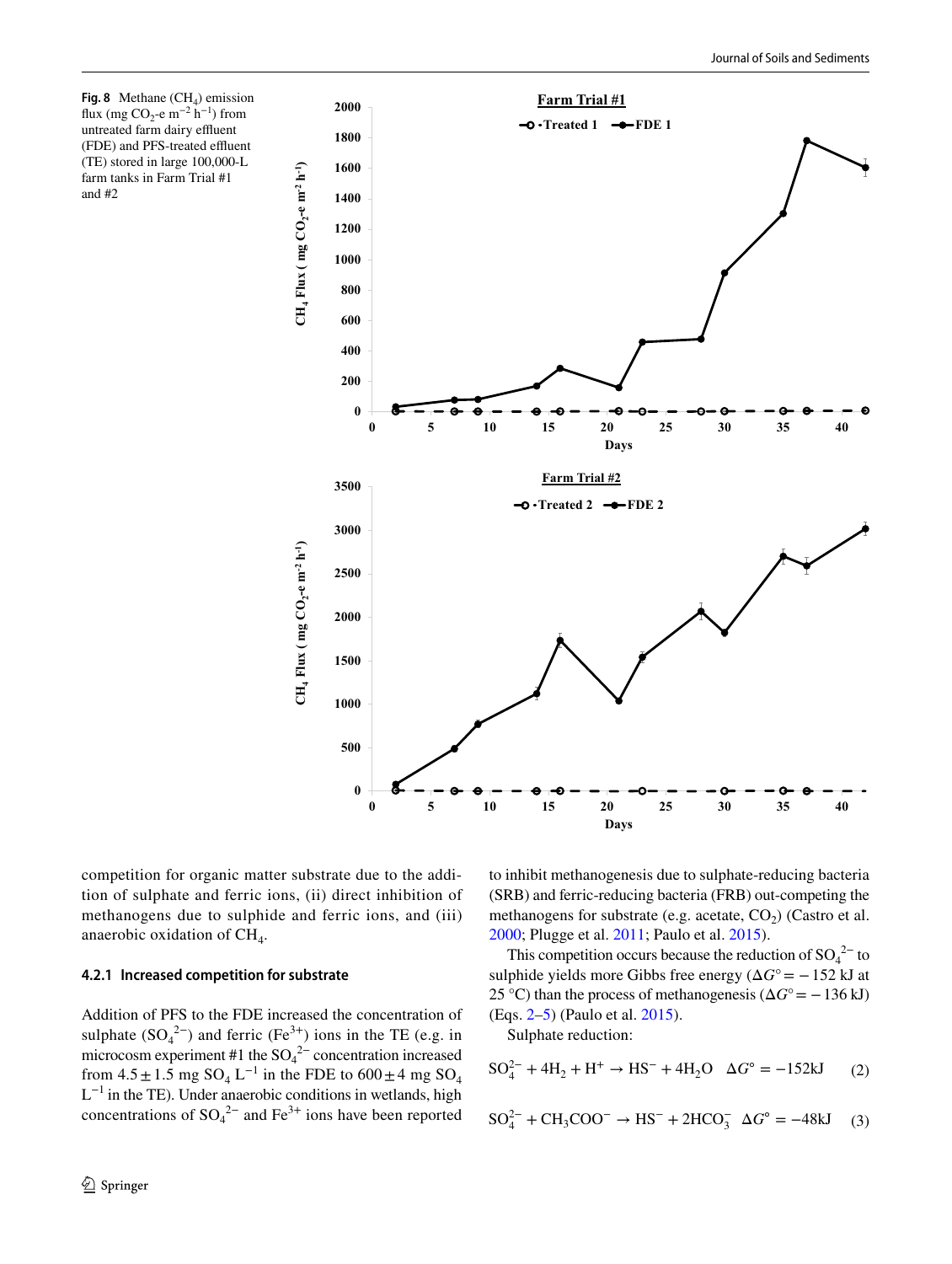Methanogenesis:

$$
HCO_3^- + 4H_2 + H^+ \to CH_4 + 3H_2O \quad \Delta G^\circ = -136 \text{kJ} \tag{4}
$$

$$
CH_3COO^- + H_2O \rightarrow CH_4 + HCO_3^- \quad \Delta G^\circ = -31kJ \tag{5}
$$

The effect of this increased competition for substrate by SRB and FRB is refected in the redox data from macrocosm experiment  $#2$ , where the  $E<sub>h</sub>$  values in the mixture of treated effluent and clarified water (Mix) remained above – 150 mV. This is above the  $E_h$  value that normally occurs during  $CH_4$ generation (approximately−244 mV at pH 7) (Table [2\)](#page-10-0).

Under anaerobic conditions,  $SO_4^2$ <sup>-</sup> and Fe<sup>3+</sup> species act as terminal electron (e−) acceptors during anaerobic respiration coupled to the degradation of organic mat-ter (Hulshoff Pol et al. [1998](#page-11-12); Wild [1988\)](#page-12-13). Therefore,  $CH<sub>4</sub>$ emissions remained consistently low from the Mix treatment throughout macrocosm experiment #2. In contrast,  $CH<sub>4</sub><sup>+</sup>$  emissions started to occur from the untreated FDE macrocosms once the redox potential value dropped below approximately−244 mV. The drop in redox potential to below−244 mV in the TE macrocosms, but not in the Mix macrocosms, may be attributed to the greater amount of volatile solids in the more concentrated TE (6373 $\pm$ 1060 g m<sup>-3</sup>) compared to the Mix (4022  $\pm$  568 g m<sup>-3</sup>).

Although each redox reaction in Table [2](#page-10-0) would have been 'poised' at the highest  $E<sub>h</sub>$  value before moving to reactions lower on the redox cascade, these reactions are likely to occur concurrently at the boundaries between the redox potential of each reaction.

### **4.2.2 Direct inhibition**

Although  $SO_4^2$ <sup>-</sup> is considered to be non-toxic towards anaerobic microorganisms, the product of its reduction, sulphide (Eqs. [2](#page-9-1) and [3\)](#page-9-2), is toxic to methanogens and has been reported to directly inhibit methanogenesis (Parkin et al. [1983;](#page-12-14) Karhadkar et al. [1987](#page-11-13)).

Similarly, the formation of ferric hydroxide,  $Fe(OH)_{3}$ , and polynuclear ferric compounds during PFS treatment of the effluent may have reduced the  $CH<sub>4</sub>$  emissions because

<span id="page-10-0"></span>**Table 2** Typical oxidation reduction potentials  $(E_h)$  under anaerobic conditions (Stumm and Morgan [1996](#page-12-23); Wild [1988\)](#page-12-13)

| Reaction                                                                                | 5 and $25^{\circ}$ C) | $E_h$ (mV at pH $E_h$ (mV at pH<br>7 and 25 $^{\circ}$ C) |
|-----------------------------------------------------------------------------------------|-----------------------|-----------------------------------------------------------|
| $O_2 + 4H^+ + 4e^- = 2H_2O$                                                             | 934                   | 816                                                       |
| $NO_3^- + 2H^+ + 2e^- = NO_2^- + H_2O$                                                  | 539                   | 421                                                       |
| $MnO_2 + 4H^+ + 2e^- = Mn^{2+} + 2H_2O$                                                 | 634                   | 396                                                       |
| $Fe(OH)3+3H++e-=Fe2++3H2O$                                                              | 172                   | $-182$                                                    |
| $SO_4^{2-}$ + 10H <sup>+</sup> + 8e <sup>-</sup> = H <sub>2</sub> S + 4H <sub>2</sub> O | $-67$                 | $-215$                                                    |
| $CO_2 + 8H^+ = CH_4 + 2H_2O$                                                            | $-126$                | $-244$                                                    |

of the activity of dissimilatory iron reducing bacteria (DIRB) (Van Bodegom et al. [2004](#page-12-15); Zhou et al. [2014](#page-12-16)). DIRB can derive energy for growth by coupling the oxidation of organic matter with the reduction of  $Fe<sup>3+</sup>$ , resulting in direct inhibition of methanogenesis (Van Bodegom et al. [2004](#page-12-15)). For example, ferric oxide-hydroxide compounds have been reported to suppress methanogenesis in fooded rice paddy soils (Van Bodegom and Stams [1999;](#page-12-17) Zhou et al. [2014\)](#page-12-16).

#### **4.2.3 Anaerobic oxidation of methane**

Anaerobic oxidation of CH<sub>4</sub> (AOM) coupled to  $SO_4^2$ <sup>-</sup> reduction is reported to occur in wetlands (Segarra et al. [2015](#page-12-18)) and seawater (Suess [2014](#page-12-19); Sivan et al. [2014](#page-12-20); Shen et al. [2019](#page-12-21)): Methane oxidation

$$
CH_4 + SO_4^{2-} \to HS^- + HCO_3^- + H_2O
$$
 (6)

Anaerobic oxidation of  $\text{CH}_4^+$  is the main process that prevents the emission of  $\text{CH}_4$  from marine and freshwater sedi-ments into the atmosphere (Suess [2014;](#page-12-19) Sivan et al. [2014](#page-12-20)). AOM is reported to consume approximately 90% of the  $CH<sub>4</sub>$ produced in  $CH<sub>4</sub>$  seeps in the ocean floor (Sivan et al. [2014](#page-12-20)), and to consume over 50% of the  $CH_4$  in freshwater wetlands (Segarra et al. [2015\)](#page-12-18). The process is catalysed by communities of anaerobic methano-trophic archaea (ANME) and sulphate-reducing bacteria (SRB) (Segarra et al [2015](#page-12-18); Timmers et al. [2016\)](#page-12-22). The presence of iron has also been shown to increase the rate of anaerobic oxidation of  $CH<sub>4</sub>$  in marine sediments (Sivan et al. [2014](#page-12-19); Suess 2014) and in freshwater environments (Segarra et al. [2015](#page-12-18); Timmers et al. [2016](#page-12-22)):

It therefore seems likely that the addition of  $SO_4^2$ <sup>-</sup> and Fe3+ ions into the FDE would have created similar AOM reactions to those described above, and that AOM would have reduced the amount of  $CH<sub>4</sub>$  emitted into the atmosphere from the TE and Mix microcosms compared to the FDE macrocosms. The occurrence of AOM may also help to explain why there was no increase in  $CH<sub>4</sub>$ emissions from the TE treatment in macrocosm experiment #2, despite the  $E_h$  values in the TE liquid dropping below −244 mV from day 30 onwards (Figs. [6](#page-7-1) and [7\)](#page-8-0).

#### **4.3 Methane emission mitigation—an opportunity**

We have discovered that treating FDE with a PFS solution can reduce  $CH_4$  emissions by up to 99%. This is an important discovery because there is a need to decrease  $CH<sub>4</sub>$  emissions from agriculture as the NZ GHG Inventory shows that GHG emissions from the 'Manure Management' category increased by 123% from 779 kt  $CO_2$ -e in 1990 to 1739 kt CO<sub>2</sub>-e in 2019 (MFE [2021a](#page-11-0), [b](#page-11-14)).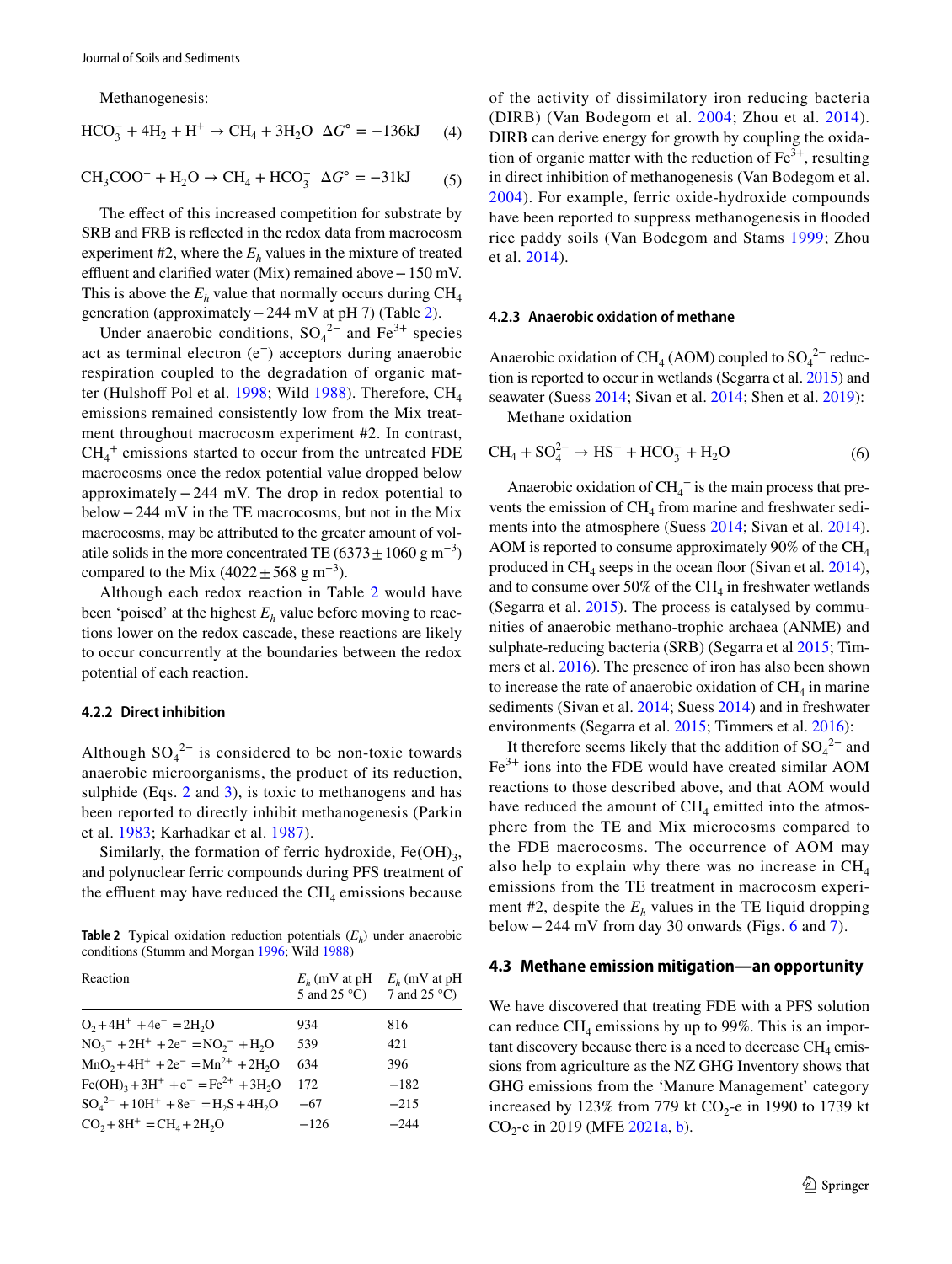In 2019, GHG emissions in the NZ GHG Inventory Manure Management category represented 4.4% of GHG emissions from the total NZ agricultural sector, making it the third largest agricultural GHG category after 'Enteric Fermentation' and 'Agricultural Soils' categories, as defned in the NZ GHG Inventory (MFE [2021a\)](#page-11-0). It has been estimated that manure management may represent about 10% of all the  $CH<sub>4</sub>$  emissions from a NZ dairy farm (Pratt et al. [2012](#page-12-1); Laubach et al. [2015\)](#page-11-1).

When considered in terms of global warming potential, the average reduction of 99% in  $CH<sub>4</sub>$  emissions measured in the farm effluent storage tank trials represent a considerable opportunity to reduce GHG emissions from individual NZ dairy farms (especially since more than 81% of them have large effluent storage ponds/tanks; MPI [2017\)](#page-12-2). This reduction could help the NZ dairy industry to meet the NZ Government target of reducing  $CH<sub>4</sub>$  emissions on dairy farms to 10% below 2017 levels by 2030 (New Zealand Government [2019](#page-12-0)).

The discovery that treating FDE with PFS reduces  $CH<sub>4</sub>$ emissions by such a substantial amount creates a new opportunity for dairy farmers worldwide to reduce GHG emissions from FDE stored in effluent ponds or tanks.

# **5 Conclusions**

This research discovered that treating FDE with PFS produced substantial reductions in  $CH<sub>4</sub>$  emissions (up to 99%) compared to untreated FDE.

Treating FDE with PFS also reduced the total amount of  $CO<sub>2</sub>$  emitted by approximately 50% compared to untreated FDE. The amount of  $N_2O$  emitted from all treatments represented less than 3% of the total amount of  $\text{CH}_4$  and  $\text{CO}_2$ emitted from treated FDE.

We hypothesise that the reductions in  $CH<sub>4</sub>$  emissions following treatment of FDE with PFS can be attributed to three mechanisms: (i) increased microbial competition for organic matter substrate, (ii) direct inhibition of methanogens, and (iii) anaerobic oxidation of  $CH<sub>4</sub>$ .

A reduction of 99% in  $CH_4$  emissions from farm dairy effluent ponds could help the NZ dairy industry to meet the NZ Government 2030 target of reducing  $CH<sub>4</sub>$  emissions on dairy farms to 10% below 2017 levels (New Zealand Government [2019](#page-12-0)). The technology has potential to be applied in a number of other countries where storage of animal effluents is common.

**Acknowledgements** We are grateful to Ravensdown Limited and Lincoln University for funding this research programme. We thank Steve Moore, Roger Atkinson, and Carole Barlow for their excellent technical assistance.

# $\circled{2}$  Springer

### **References**

- <span id="page-11-9"></span>ASTM D2035–13 (2013) Standard practice for coagulation-focculation jar test of water, ASTM International, West Conshohocken, PA. Retrieved from: [https://www.astm.org/DATABASE.CART/](https://www.astm.org/DATABASE.CART/HISTORICAL/D2035-13.htm) [HISTORICAL/D2035-13.htm](https://www.astm.org/DATABASE.CART/HISTORICAL/D2035-13.htm)
- <span id="page-11-2"></span>Cameron KC, Di HJ (2019) A new method to treat farm dairy effluent to produce clarifed water for recycling and to reduce environmental risks from the land application of effluent. J Soils Sediments 19:2290–2302.<https://doi.org/10.1007/s11368-018-02227-w>
- <span id="page-11-11"></span>Castro HF, Williams NH, Ogram A (2000) Phylogeny of sulfatereducing bacteria. FEMS Microbiol Ecol 31:1–9. [https://doi.org/](https://doi.org/10.1111/j.1574-6941.2000.tb00665.x) [10.1111/j.1574-6941.2000.tb00665.x](https://doi.org/10.1111/j.1574-6941.2000.tb00665.x)
- <span id="page-11-5"></span>Chen S, Di HJ, Cameron KC, Podolyan A, Shen J, He J (2019) Efect of treated farm dairy effluents, with or without animal urine, on nitrous oxide emissions, ammonia oxidisers and denitrifers in the soil. J Soils Sediments 19:2330–2345. [https://doi.org/10.1007/](https://doi.org/10.1007/s11368-018-02229-8) [s11368-018-02229-8](https://doi.org/10.1007/s11368-018-02229-8)
- <span id="page-11-6"></span>Chisholm CMW, Cameron KC, Di HJ, Green TC (2020) The efect of polyferric sulphate treated farm dairy effluent and clarified water on leaching losses, greenhouse gas emissions and pasture growth. N Z J Agric Res.<https://doi.org/10.1080/00288233.2020.1814823>
- <span id="page-11-7"></span>Di HJ, Cameron KC, Sherlock RR (2007) Comparison of the efectiveness of a nitrifcation inhibitor, dicyandiamide, in reducing nitrous oxide emissions in four diferent soils under diferent climatic and management conditions. Soil Use Manag 23:1–9. [https://doi.org/](https://doi.org/10.1111/j.1475-2743.2006.00057.x) [10.1111/j.1475-2743.2006.00057.x](https://doi.org/10.1111/j.1475-2743.2006.00057.x)
- <span id="page-11-10"></span>Firer D, Friedler E, Lahau O (2008) Control of sulphide in sewer systems by dosage of iron salts: comparison between theoretical and experimental results, and practical implications. Sci Total Environ 392:145–156. <https://doi.org/10.1016/j.scitotenv.2007.11.008>
- <span id="page-11-4"></span>US Food and Drug Administration (FDA) (2017) Code of Federal Regulations Title 21, Chapter 1b, Part 184—direct food substances affirmed as generally recognized as safe, Sec. 184.1307 Ferric sulfate. [https://www.accessdata.fda.gov/scripts/cdrh/cfdocs/cfcfr/](https://www.accessdata.fda.gov/scripts/cdrh/cfdocs/cfcfr/CFRSearch.cfm?fr=184.1307) [CFRSearch.cfm?fr=184.1307.](https://www.accessdata.fda.gov/scripts/cdrh/cfdocs/cfcfr/CFRSearch.cfm?fr=184.1307) Accessed 8 June 2018
- <span id="page-11-3"></span>Hendrich S, Fan M, Sung SW, Brown RC, Lebepe-Mazur S, Myers R, Osweiler G (2001) Toxicity evaluation of polymeric ferric sulphate. Int J Environ Technol Manage 1:464–471. [https://doi.org/](https://doi.org/10.1504/IJETM.2001.000775) [10.1504/IJETM.2001.000775](https://doi.org/10.1504/IJETM.2001.000775)
- <span id="page-11-12"></span>Hulshoff Pol LW, Lens PN, Stams AJ, Lettinga G (1998) Anaerobic treatment of sulphate-rich wastewaters. Biodegradation 9:213– 224.<https://doi.org/10.1023/A:1008307929134>
- <span id="page-11-8"></span>Hutchinson GL, Mosier AR (1981) Improved soil cover method for feld measurement of nitrous oxide fuxes. Soil Use Manag 2:311– 315.<https://doi.org/10.2136/sssaj1981.03615995004500020017x>
- <span id="page-11-13"></span>Karhadkar PP, Audic JM, Faup GM, Khanna P (1987) Sulfde and sulfate inhibition of methanogenesis. Water Res 21:1061–1066. [https://doi.org/10.1016/0043-1354\(87\)90027-3](https://doi.org/10.1016/0043-1354(87)90027-3)
- <span id="page-11-1"></span>Laubach J, Heubeck S, Pratt C, Woodward KB, Guieysse B, van der Weerden TJ, Chung ML, Shilton AN, Craggs RJ (2015) Review of greenhouse gas emissions from the storage and land application of farm dairy effluent. N Z J Agric Res 58:203-233. [https://doi.](https://doi.org/10.1080/00288233.2015.1011284) [org/10.1080/00288233.2015.1011284](https://doi.org/10.1080/00288233.2015.1011284)
- <span id="page-11-0"></span>Ministry for the Environment (MFE) (2021a) New Zealand's greenhouse gas inventory, 1990–2019. (Submitted to the United Nations Framework Convention on Climate Change April 2021).Volume 1, Chapters 1–15. Retrieved from: [https://environment.govt.nz/](https://environment.govt.nz/assets/Publications/New-Zealands-Greenhouse-Gas-Inventory-1990-2019-Volume-1-Chapters-1-15.pdf) [assets/Publications/New-Zealands-Greenhouse-Gas-Inventory-](https://environment.govt.nz/assets/Publications/New-Zealands-Greenhouse-Gas-Inventory-1990-2019-Volume-1-Chapters-1-15.pdf)[1990-2019-Volume-1-Chapters-1-15.pdf](https://environment.govt.nz/assets/Publications/New-Zealands-Greenhouse-Gas-Inventory-1990-2019-Volume-1-Chapters-1-15.pdf)
- <span id="page-11-14"></span>Ministry for the Environment (MFE) (2021b) Greenhouse Gas Emissions tracker. [https://emissionstracker.mfe.govt.nz/#](https://emissionstracker.mfe.govt.nz/#NrAMBoHZIXXYCM4BEBxATgewM7eXYAJnENAQE4CAOFAYgHcBDAFwFN0AzRgG24H0ARgFdmzTADt8MIA) [NrAMBoHZIXXYCM4BEBxATgewM7eXYAJnENAQE4CA](https://emissionstracker.mfe.govt.nz/#NrAMBoHZIXXYCM4BEBxATgewM7eXYAJnENAQE4CAOFAYgHcBDAFwFN0AzRgG24H0ARgFdmzTADt8MIA) [OFAYgHcBDAFwFN0AzRgG24H0ARgFdmzTADt8MIA](https://emissionstracker.mfe.govt.nz/#NrAMBoHZIXXYCM4BEBxATgewM7eXYAJnENAQE4CAOFAYgHcBDAFwFN0AzRgG24H0ARgFdmzTADt8MIA)